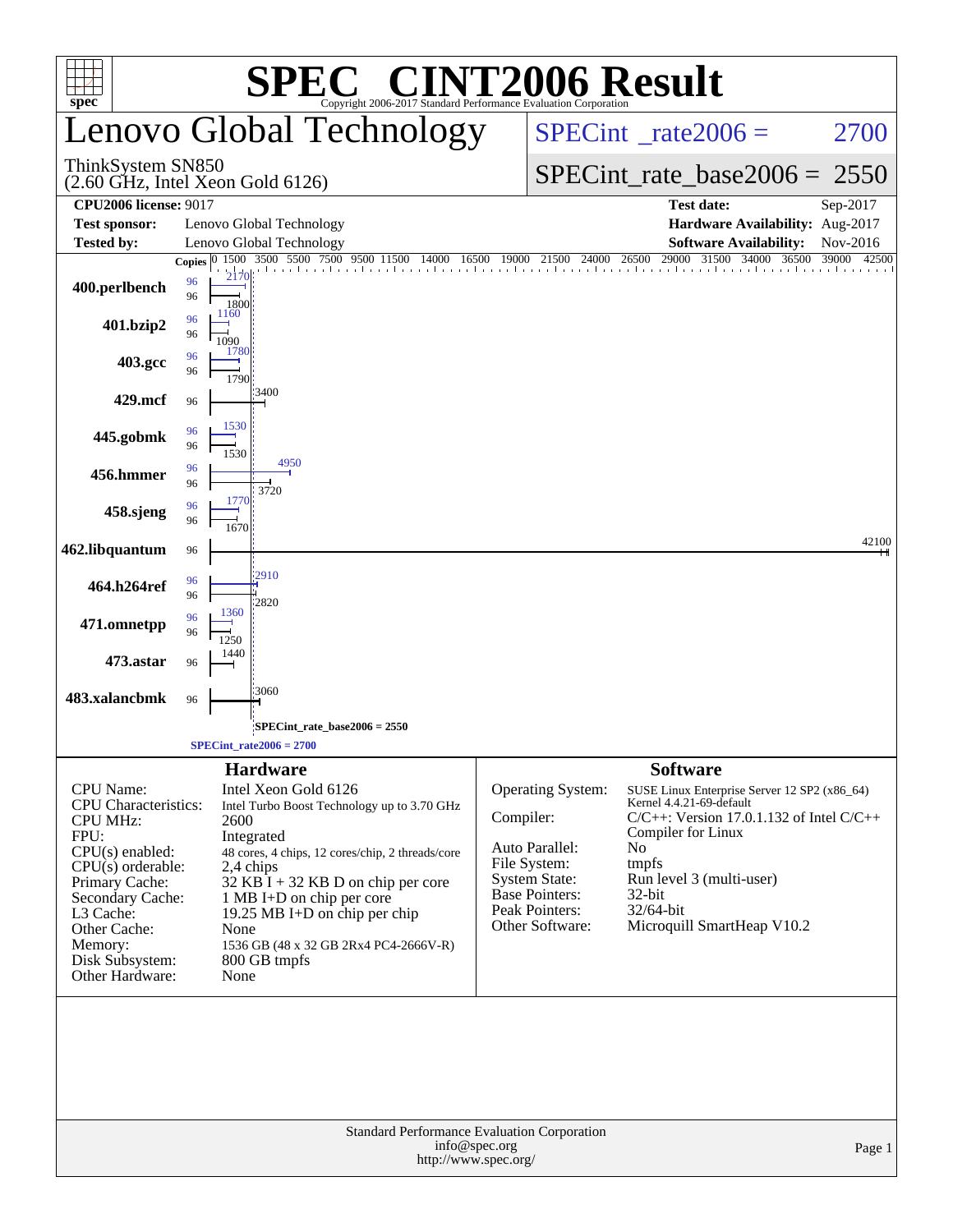

# enovo Global Technology

#### ThinkSystem SN850

(2.60 GHz, Intel Xeon Gold 6126)

SPECint rate $2006 = 2700$ 

[SPECint\\_rate\\_base2006 =](http://www.spec.org/auto/cpu2006/Docs/result-fields.html#SPECintratebase2006) 2550

**[Test sponsor:](http://www.spec.org/auto/cpu2006/Docs/result-fields.html#Testsponsor)** Lenovo Global Technology **[Hardware Availability:](http://www.spec.org/auto/cpu2006/Docs/result-fields.html#HardwareAvailability)** Aug-2017

**[CPU2006 license:](http://www.spec.org/auto/cpu2006/Docs/result-fields.html#CPU2006license)** 9017 **[Test date:](http://www.spec.org/auto/cpu2006/Docs/result-fields.html#Testdate)** Sep-2017 **[Tested by:](http://www.spec.org/auto/cpu2006/Docs/result-fields.html#Testedby)** Lenovo Global Technology **[Software Availability:](http://www.spec.org/auto/cpu2006/Docs/result-fields.html#SoftwareAvailability)** Nov-2016

#### **[Results Table](http://www.spec.org/auto/cpu2006/Docs/result-fields.html#ResultsTable)**

|                                                                                                          | <b>Base</b>   |                |       |                |       |                |             | <b>Peak</b>   |                |              |                |              |                |              |
|----------------------------------------------------------------------------------------------------------|---------------|----------------|-------|----------------|-------|----------------|-------------|---------------|----------------|--------------|----------------|--------------|----------------|--------------|
| <b>Benchmark</b>                                                                                         | <b>Copies</b> | <b>Seconds</b> | Ratio | <b>Seconds</b> | Ratio | <b>Seconds</b> | Ratio       | <b>Copies</b> | <b>Seconds</b> | <b>Ratio</b> | <b>Seconds</b> | <b>Ratio</b> | <b>Seconds</b> | <b>Ratio</b> |
| 400.perlbench                                                                                            | 96            | 521            | 1800  | 521            | 1800  | 518            | 1810        | 96            | 433            | 2170         | 432            | 2170         | 432            | 2170         |
| 401.bzip2                                                                                                | 96            | 847            | 1090  | 852            | 1090  | 856            | 1080l       | 96            | 805            | 1150         | 801            | <b>1160</b>  | 799            | 1160         |
| $403.\mathrm{gcc}$                                                                                       | 96            | 431            | 1790  | 430            | 1800  | 432            | 1790        | 96            | 435            | 1780         | 434            | 1780         | 435            | 1780         |
| $429$ .mcf                                                                                               | 96            | 258            | 3390  | 257            | 3410  | 257            | 3400        | 96            | 258            | 3390         | 257            | 3410         | 257            | 3400         |
| $445$ .gobm $k$                                                                                          | 96            | 656            | 1530  | 657            | 1530  | 656            | 1530        | 96            | 659            | 1530         | 659            | 1530         | 659            | 1530         |
| 456.hmmer                                                                                                | 96            | 240            | 3720  | 241            | 3720  | 241            | 3710        | 96            | 181            | 4950         | 181            | 4940         | 179            | 5000         |
| $458$ .sjeng                                                                                             | 96            | 698            | 1660  | 697            | 1670  | 697            | 1670        | 96            | 655            | 1770         | 656            | 1770         | 658            | 1760         |
| 462.libquantum                                                                                           | 96            | 47.1           | 42200 | 47.2           | 42100 | 47.6           | 41800       | 96            | 47.1           | 42200        | 47.2           | 42100        | 47.6           | 41800        |
| 464.h264ref                                                                                              | 96            | 753            | 2820  | 752            | 2820  | 752            | <b>2820</b> | 96            | 732            | 2900         | 730            | 2910         | 730            | 2910         |
| 471.omnetpp                                                                                              | 96            | 480            | 1250  | 479            | 1250  | 480            | 1250        | 96            | 440            | 1360         | 440            | 1360         | 440            | 1360         |
| $473.$ astar                                                                                             | 96            | 468            | 1440  | 467            | 1440  | 468            | 1440        | 96            | 468            | 1440         | 467            | 1440         | 468            | 1440         |
| 483.xalancbmk                                                                                            | 96            | 216            | 3060  | 215            | 3080  | 217            | 3050        | 96            | 216            | 3060         | 215            | 3080         | 217            | 3050         |
| Results appear in the order in which they were run. Bold underlined text indicates a median measurement. |               |                |       |                |       |                |             |               |                |              |                |              |                |              |

#### **[Submit Notes](http://www.spec.org/auto/cpu2006/Docs/result-fields.html#SubmitNotes)**

 The numactl mechanism was used to bind copies to processors. The config file option 'submit' was used to generate numactl commands to bind each copy to a specific processor. For details, please see the config file.

### **[Operating System Notes](http://www.spec.org/auto/cpu2006/Docs/result-fields.html#OperatingSystemNotes)**

 Stack size set to unlimited using "ulimit -s unlimited" Tmpfs filesystem can be set with: mount -t tmpfs -o size=800g tmpfs /home

### **[Platform Notes](http://www.spec.org/auto/cpu2006/Docs/result-fields.html#PlatformNotes)**

<http://www.spec.org/>

Standard Performance Evaluation Corporation [info@spec.org](mailto:info@spec.org) BIOS configuration: Choose Operating Mode set to Maximum Performance DCU Streamer Prefetcher set to Disable SNC set to Enable Per Core P-state set to Disable UPI Prefetcher set to Disable Stale AtoS set to Enable LLC dead line alloc set to Disable Sysinfo program /home/cpu2006-1.2-ic17.0u1/config/sysinfo.rev6993 Revision 6993 of 2015-11-06 (b5e8d4b4eb51ed28d7f98696cbe290c1) running on SN850-01 Fri Sep 15 10:50:59 2017 This section contains SUT (System Under Test) info as seen by some common utilities. To remove or add to this section, see: <http://www.spec.org/cpu2006/Docs/config.html#sysinfo> Continued on next page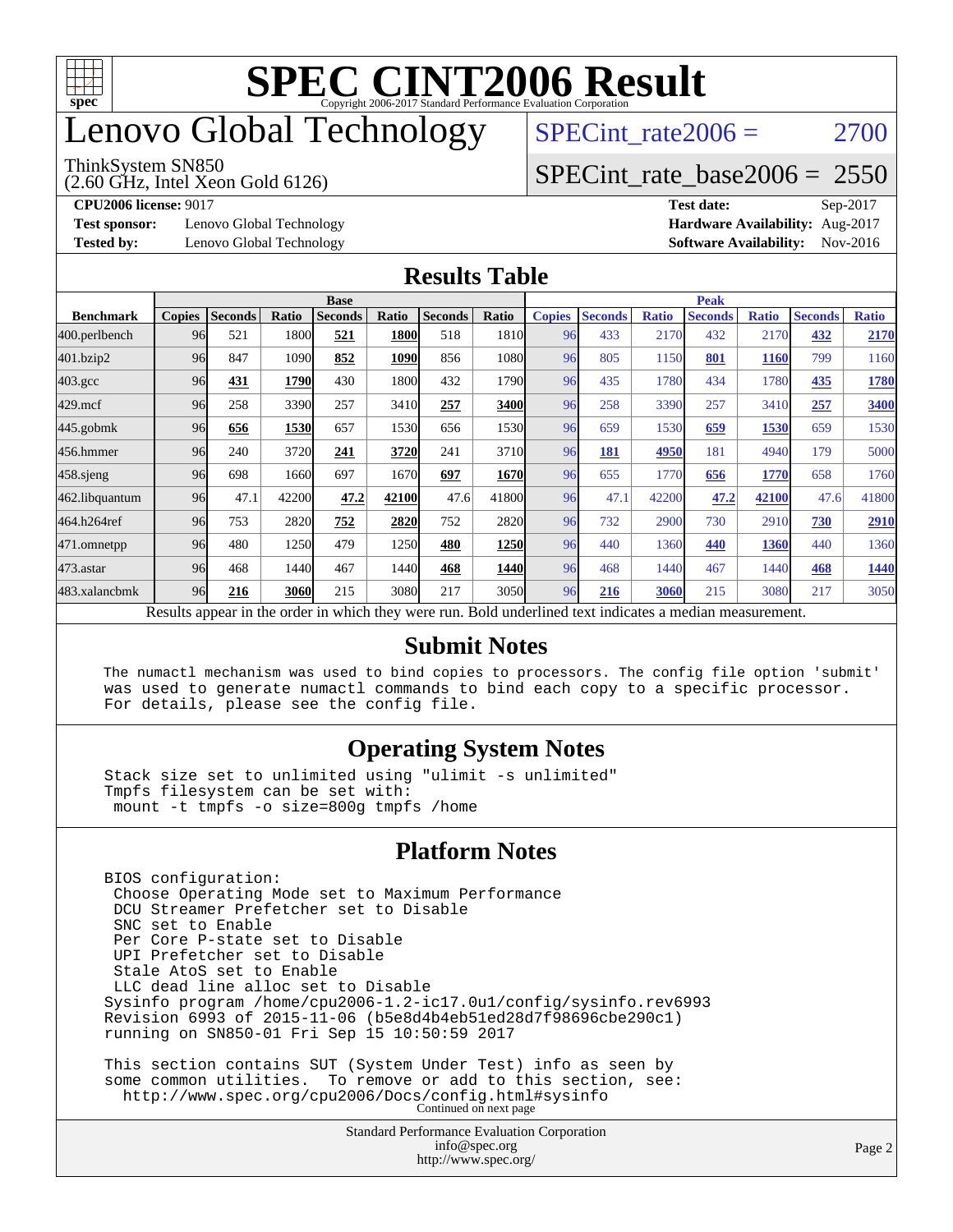

# enovo Global Technology

SPECint rate $2006 = 2700$ 

(2.60 GHz, Intel Xeon Gold 6126) ThinkSystem SN850

[SPECint\\_rate\\_base2006 =](http://www.spec.org/auto/cpu2006/Docs/result-fields.html#SPECintratebase2006) 2550

**[Test sponsor:](http://www.spec.org/auto/cpu2006/Docs/result-fields.html#Testsponsor)** Lenovo Global Technology **[Hardware Availability:](http://www.spec.org/auto/cpu2006/Docs/result-fields.html#HardwareAvailability)** Aug-2017 **[Tested by:](http://www.spec.org/auto/cpu2006/Docs/result-fields.html#Testedby)** Lenovo Global Technology **[Software Availability:](http://www.spec.org/auto/cpu2006/Docs/result-fields.html#SoftwareAvailability)** Nov-2016

**[CPU2006 license:](http://www.spec.org/auto/cpu2006/Docs/result-fields.html#CPU2006license)** 9017 **[Test date:](http://www.spec.org/auto/cpu2006/Docs/result-fields.html#Testdate)** Sep-2017

### **[Platform Notes \(Continued\)](http://www.spec.org/auto/cpu2006/Docs/result-fields.html#PlatformNotes)**

Standard Performance Evaluation Corporation [info@spec.org](mailto:info@spec.org) <http://www.spec.org/> Page 3 From /proc/cpuinfo model name : Intel(R) Xeon(R) Gold 6126 CPU @ 2.60GHz 4 "physical id"s (chips) 96 "processors" cores, siblings (Caution: counting these is hw and system dependent. The following excerpts from /proc/cpuinfo might not be reliable. Use with caution.) cpu cores : 12 siblings : 24 physical 0: cores 0 1 3 4 5 6 8 9 10 11 12 13 physical 1: cores 0 1 2 4 5 6 8 9 10 11 13 14 physical 2: cores 0 1 3 4 5 6 8 9 10 11 12 13 physical 3: cores 0 1 2 4 5 6 8 9 10 11 13 14 cache size : 19712 KB From /proc/meminfo MemTotal: 1584967228 kB HugePages\_Total: 0<br>Hugepagesize: 2048 kB Hugepagesize: From /etc/\*release\* /etc/\*version\* SuSE-release: SUSE Linux Enterprise Server 12 (x86\_64) VERSION = 12 PATCHLEVEL = 2 # This file is deprecated and will be removed in a future service pack or release. # Please check /etc/os-release for details about this release. os-release: NAME="SLES" VERSION="12-SP2" VERSION\_ID="12.2" PRETTY\_NAME="SUSE Linux Enterprise Server 12 SP2" ID="sles" ANSI\_COLOR="0;32" CPE\_NAME="cpe:/o:suse:sles:12:sp2" uname -a: Linux SN850-01 4.4.21-69-default #1 SMP Tue Oct 25 10:58:20 UTC 2016 (9464f67) x86\_64 x86\_64 x86\_64 GNU/Linux run-level 3 Sep 15 10:47 SPEC is set to: /home/cpu2006-1.2-ic17.0u1 Filesystem Type Size Used-Avail-Use%-Mounted-on-<br>
tmpfs 800G 6.9G 794G 1%-/home tmpfs tmpfs 800G 6.9G 794G 1% /home Additional information from dmidecode: Warning: Use caution when you interpret this section. The 'dmidecode' program reads system data which is "intended to allow hardware to be accurately determined", but the intent may not be met, as there are frequent changes to<br>Continued on next page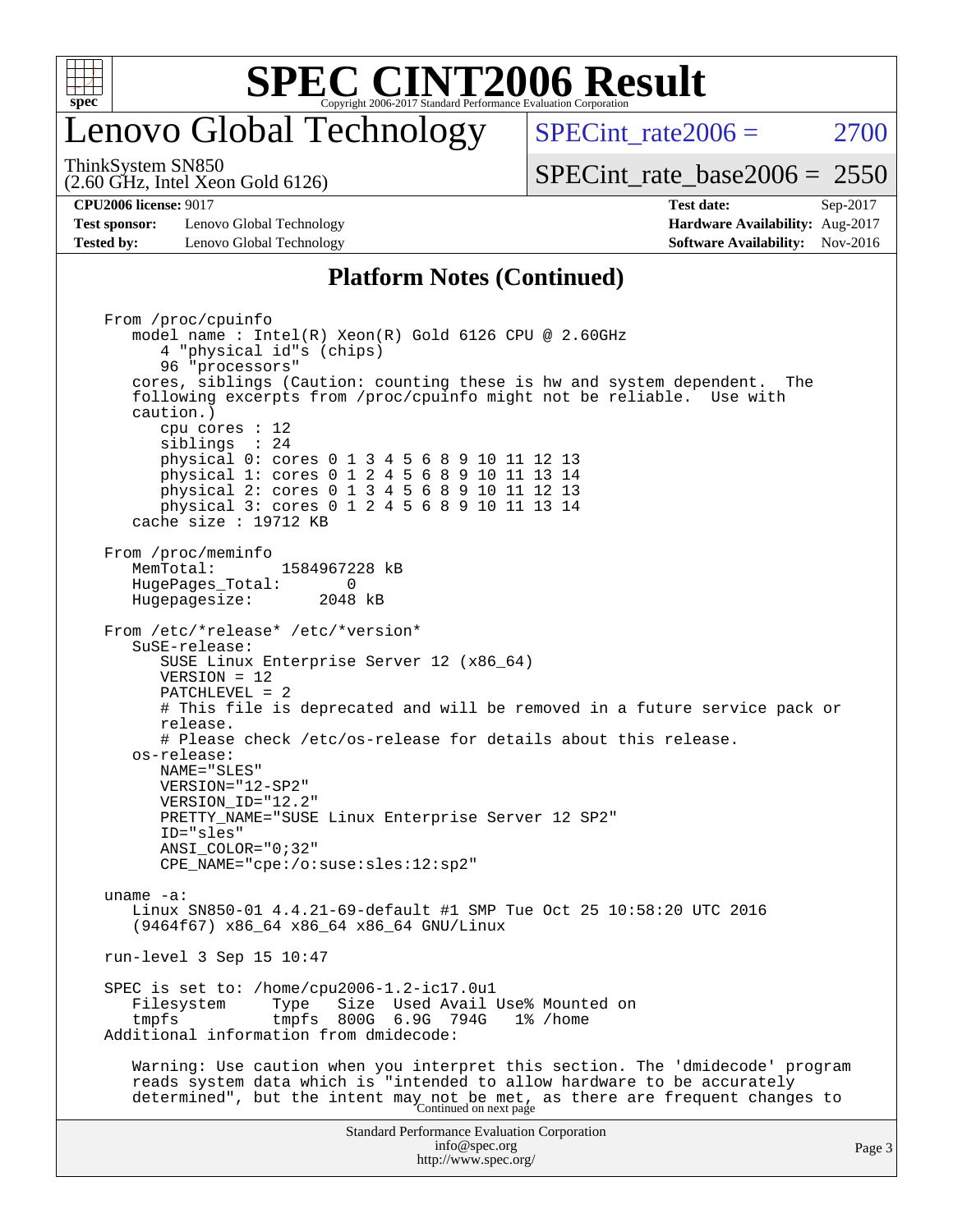

# enovo Global Technology

SPECint rate $2006 = 2700$ 

ThinkSystem SN850

(2.60 GHz, Intel Xeon Gold 6126)

[SPECint\\_rate\\_base2006 =](http://www.spec.org/auto/cpu2006/Docs/result-fields.html#SPECintratebase2006) 2550

**[Test sponsor:](http://www.spec.org/auto/cpu2006/Docs/result-fields.html#Testsponsor)** Lenovo Global Technology **[Hardware Availability:](http://www.spec.org/auto/cpu2006/Docs/result-fields.html#HardwareAvailability)** Aug-2017 **[Tested by:](http://www.spec.org/auto/cpu2006/Docs/result-fields.html#Testedby)** Lenovo Global Technology **[Software Availability:](http://www.spec.org/auto/cpu2006/Docs/result-fields.html#SoftwareAvailability)** Nov-2016

**[CPU2006 license:](http://www.spec.org/auto/cpu2006/Docs/result-fields.html#CPU2006license)** 9017 **[Test date:](http://www.spec.org/auto/cpu2006/Docs/result-fields.html#Testdate)** Sep-2017

#### **[Platform Notes \(Continued\)](http://www.spec.org/auto/cpu2006/Docs/result-fields.html#PlatformNotes)**

hardware, firmware, and the "DMTF SMBIOS" standard.

 BIOS Lenovo -[IVE109A-1.00]- 04/27/2017 Memory: 48x Samsung M393A4K40BB2-CTD 32 GB 2 rank 2666 MHz

(End of data from sysinfo program)

### **[General Notes](http://www.spec.org/auto/cpu2006/Docs/result-fields.html#GeneralNotes)**

Environment variables set by runspec before the start of the run: LD\_LIBRARY\_PATH = "/home/cpu2006-1.2-ic17.0u1/lib/ia32:/home/cpu2006-1.2-ic17.0u1/lib/intel64:/home/cpu2006-1.2-ic17.0u1/sh10.2"

 Binaries compiled on a system with 1x Intel Core i7-4790 CPU + 32GB RAM memory using Redhat Enterprise Linux 7.2 Transparent Huge Pages enabled by default Filesystem page cache cleared with: echo 1> /proc/sys/vm/drop\_caches runspec command invoked through numactl i.e.: numactl --interleave=all runspec <etc>

### **[Base Compiler Invocation](http://www.spec.org/auto/cpu2006/Docs/result-fields.html#BaseCompilerInvocation)**

[C benchmarks](http://www.spec.org/auto/cpu2006/Docs/result-fields.html#Cbenchmarks):

[icc -m32 -L/opt/intel/compilers\\_and\\_libraries\\_2017/linux/lib/ia32](http://www.spec.org/cpu2006/results/res2017q4/cpu2006-20170918-49979.flags.html#user_CCbase_intel_icc_c29f3ff5a7ed067b11e4ec10a03f03ae)

[C++ benchmarks:](http://www.spec.org/auto/cpu2006/Docs/result-fields.html#CXXbenchmarks)

[icpc -m32 -L/opt/intel/compilers\\_and\\_libraries\\_2017/linux/lib/ia32](http://www.spec.org/cpu2006/results/res2017q4/cpu2006-20170918-49979.flags.html#user_CXXbase_intel_icpc_8c35c7808b62dab9ae41a1aa06361b6b)

### **[Base Portability Flags](http://www.spec.org/auto/cpu2006/Docs/result-fields.html#BasePortabilityFlags)**

 400.perlbench: [-D\\_FILE\\_OFFSET\\_BITS=64](http://www.spec.org/cpu2006/results/res2017q4/cpu2006-20170918-49979.flags.html#user_basePORTABILITY400_perlbench_file_offset_bits_64_438cf9856305ebd76870a2c6dc2689ab) [-DSPEC\\_CPU\\_LINUX\\_IA32](http://www.spec.org/cpu2006/results/res2017q4/cpu2006-20170918-49979.flags.html#b400.perlbench_baseCPORTABILITY_DSPEC_CPU_LINUX_IA32) 401.bzip2: [-D\\_FILE\\_OFFSET\\_BITS=64](http://www.spec.org/cpu2006/results/res2017q4/cpu2006-20170918-49979.flags.html#user_basePORTABILITY401_bzip2_file_offset_bits_64_438cf9856305ebd76870a2c6dc2689ab) 403.gcc: [-D\\_FILE\\_OFFSET\\_BITS=64](http://www.spec.org/cpu2006/results/res2017q4/cpu2006-20170918-49979.flags.html#user_basePORTABILITY403_gcc_file_offset_bits_64_438cf9856305ebd76870a2c6dc2689ab) 429.mcf: [-D\\_FILE\\_OFFSET\\_BITS=64](http://www.spec.org/cpu2006/results/res2017q4/cpu2006-20170918-49979.flags.html#user_basePORTABILITY429_mcf_file_offset_bits_64_438cf9856305ebd76870a2c6dc2689ab) 445.gobmk: [-D\\_FILE\\_OFFSET\\_BITS=64](http://www.spec.org/cpu2006/results/res2017q4/cpu2006-20170918-49979.flags.html#user_basePORTABILITY445_gobmk_file_offset_bits_64_438cf9856305ebd76870a2c6dc2689ab) 456.hmmer: [-D\\_FILE\\_OFFSET\\_BITS=64](http://www.spec.org/cpu2006/results/res2017q4/cpu2006-20170918-49979.flags.html#user_basePORTABILITY456_hmmer_file_offset_bits_64_438cf9856305ebd76870a2c6dc2689ab) 458.sjeng: [-D\\_FILE\\_OFFSET\\_BITS=64](http://www.spec.org/cpu2006/results/res2017q4/cpu2006-20170918-49979.flags.html#user_basePORTABILITY458_sjeng_file_offset_bits_64_438cf9856305ebd76870a2c6dc2689ab) 462.libquantum: [-D\\_FILE\\_OFFSET\\_BITS=64](http://www.spec.org/cpu2006/results/res2017q4/cpu2006-20170918-49979.flags.html#user_basePORTABILITY462_libquantum_file_offset_bits_64_438cf9856305ebd76870a2c6dc2689ab) [-DSPEC\\_CPU\\_LINUX](http://www.spec.org/cpu2006/results/res2017q4/cpu2006-20170918-49979.flags.html#b462.libquantum_baseCPORTABILITY_DSPEC_CPU_LINUX) 464.h264ref: [-D\\_FILE\\_OFFSET\\_BITS=64](http://www.spec.org/cpu2006/results/res2017q4/cpu2006-20170918-49979.flags.html#user_basePORTABILITY464_h264ref_file_offset_bits_64_438cf9856305ebd76870a2c6dc2689ab) 471.omnetpp: [-D\\_FILE\\_OFFSET\\_BITS=64](http://www.spec.org/cpu2006/results/res2017q4/cpu2006-20170918-49979.flags.html#user_basePORTABILITY471_omnetpp_file_offset_bits_64_438cf9856305ebd76870a2c6dc2689ab) 473.astar: [-D\\_FILE\\_OFFSET\\_BITS=64](http://www.spec.org/cpu2006/results/res2017q4/cpu2006-20170918-49979.flags.html#user_basePORTABILITY473_astar_file_offset_bits_64_438cf9856305ebd76870a2c6dc2689ab) 483.xalancbmk: [-D\\_FILE\\_OFFSET\\_BITS=64](http://www.spec.org/cpu2006/results/res2017q4/cpu2006-20170918-49979.flags.html#user_basePORTABILITY483_xalancbmk_file_offset_bits_64_438cf9856305ebd76870a2c6dc2689ab) [-DSPEC\\_CPU\\_LINUX](http://www.spec.org/cpu2006/results/res2017q4/cpu2006-20170918-49979.flags.html#b483.xalancbmk_baseCXXPORTABILITY_DSPEC_CPU_LINUX)

> Standard Performance Evaluation Corporation [info@spec.org](mailto:info@spec.org) <http://www.spec.org/>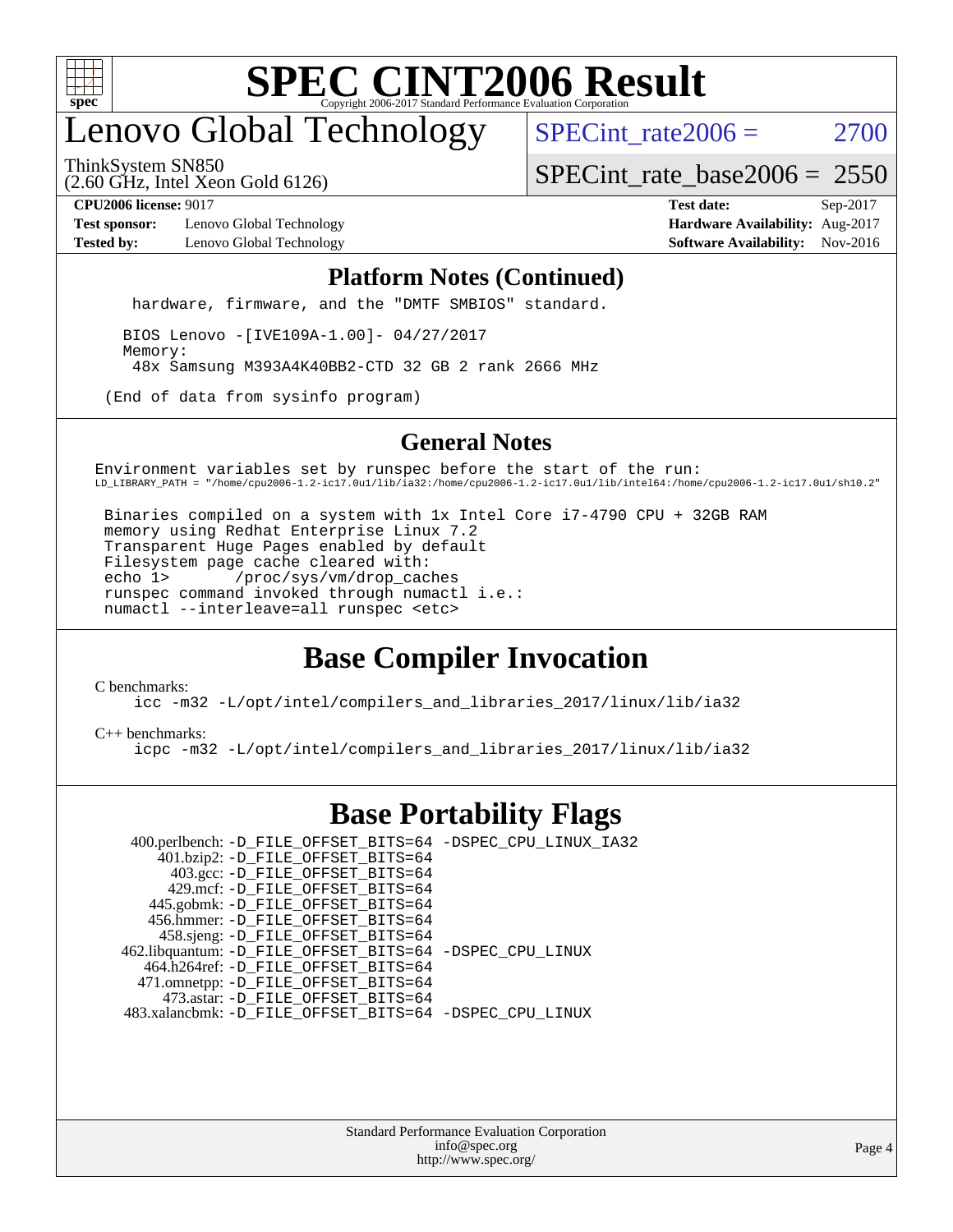

# enovo Global Technology

ThinkSystem SN850

(2.60 GHz, Intel Xeon Gold 6126)

SPECint rate $2006 = 2700$ 

[SPECint\\_rate\\_base2006 =](http://www.spec.org/auto/cpu2006/Docs/result-fields.html#SPECintratebase2006) 2550

**[Test sponsor:](http://www.spec.org/auto/cpu2006/Docs/result-fields.html#Testsponsor)** Lenovo Global Technology **[Hardware Availability:](http://www.spec.org/auto/cpu2006/Docs/result-fields.html#HardwareAvailability)** Aug-2017 **[Tested by:](http://www.spec.org/auto/cpu2006/Docs/result-fields.html#Testedby)** Lenovo Global Technology **[Software Availability:](http://www.spec.org/auto/cpu2006/Docs/result-fields.html#SoftwareAvailability)** Nov-2016

**[CPU2006 license:](http://www.spec.org/auto/cpu2006/Docs/result-fields.html#CPU2006license)** 9017 **[Test date:](http://www.spec.org/auto/cpu2006/Docs/result-fields.html#Testdate)** Sep-2017

### **[Base Optimization Flags](http://www.spec.org/auto/cpu2006/Docs/result-fields.html#BaseOptimizationFlags)**

[C benchmarks](http://www.spec.org/auto/cpu2006/Docs/result-fields.html#Cbenchmarks):

```
-xCORE-AVX512 -ipo -O3 -no-prec-div -qopt-prefetch
-qopt-mem-layout-trans=3
```
[C++ benchmarks:](http://www.spec.org/auto/cpu2006/Docs/result-fields.html#CXXbenchmarks)

[-xCORE-AVX512](http://www.spec.org/cpu2006/results/res2017q4/cpu2006-20170918-49979.flags.html#user_CXXbase_f-xCORE-AVX512) [-ipo](http://www.spec.org/cpu2006/results/res2017q4/cpu2006-20170918-49979.flags.html#user_CXXbase_f-ipo) [-O3](http://www.spec.org/cpu2006/results/res2017q4/cpu2006-20170918-49979.flags.html#user_CXXbase_f-O3) [-no-prec-div](http://www.spec.org/cpu2006/results/res2017q4/cpu2006-20170918-49979.flags.html#user_CXXbase_f-no-prec-div) [-qopt-prefetch](http://www.spec.org/cpu2006/results/res2017q4/cpu2006-20170918-49979.flags.html#user_CXXbase_f-qopt-prefetch) [-qopt-mem-layout-trans=3](http://www.spec.org/cpu2006/results/res2017q4/cpu2006-20170918-49979.flags.html#user_CXXbase_f-qopt-mem-layout-trans_170f5be61cd2cedc9b54468c59262d5d) [-Wl,-z,muldefs](http://www.spec.org/cpu2006/results/res2017q4/cpu2006-20170918-49979.flags.html#user_CXXbase_link_force_multiple1_74079c344b956b9658436fd1b6dd3a8a) [-L/sh10.2 -lsmartheap](http://www.spec.org/cpu2006/results/res2017q4/cpu2006-20170918-49979.flags.html#user_CXXbase_SmartHeap_b831f2d313e2fffa6dfe3f00ffc1f1c0)

### **[Base Other Flags](http://www.spec.org/auto/cpu2006/Docs/result-fields.html#BaseOtherFlags)**

[C benchmarks](http://www.spec.org/auto/cpu2006/Docs/result-fields.html#Cbenchmarks):

403.gcc: [-Dalloca=\\_alloca](http://www.spec.org/cpu2006/results/res2017q4/cpu2006-20170918-49979.flags.html#b403.gcc_baseEXTRA_CFLAGS_Dalloca_be3056838c12de2578596ca5467af7f3)

### **[Peak Compiler Invocation](http://www.spec.org/auto/cpu2006/Docs/result-fields.html#PeakCompilerInvocation)**

[C benchmarks \(except as noted below\)](http://www.spec.org/auto/cpu2006/Docs/result-fields.html#Cbenchmarksexceptasnotedbelow): [icc -m32 -L/opt/intel/compilers\\_and\\_libraries\\_2017/linux/lib/ia32](http://www.spec.org/cpu2006/results/res2017q4/cpu2006-20170918-49979.flags.html#user_CCpeak_intel_icc_c29f3ff5a7ed067b11e4ec10a03f03ae)

400.perlbench: [icc -m64](http://www.spec.org/cpu2006/results/res2017q4/cpu2006-20170918-49979.flags.html#user_peakCCLD400_perlbench_intel_icc_64bit_bda6cc9af1fdbb0edc3795bac97ada53)

401.bzip2: [icc -m64](http://www.spec.org/cpu2006/results/res2017q4/cpu2006-20170918-49979.flags.html#user_peakCCLD401_bzip2_intel_icc_64bit_bda6cc9af1fdbb0edc3795bac97ada53)

456.hmmer: [icc -m64](http://www.spec.org/cpu2006/results/res2017q4/cpu2006-20170918-49979.flags.html#user_peakCCLD456_hmmer_intel_icc_64bit_bda6cc9af1fdbb0edc3795bac97ada53)

458.sjeng: [icc -m64](http://www.spec.org/cpu2006/results/res2017q4/cpu2006-20170918-49979.flags.html#user_peakCCLD458_sjeng_intel_icc_64bit_bda6cc9af1fdbb0edc3795bac97ada53)

[C++ benchmarks:](http://www.spec.org/auto/cpu2006/Docs/result-fields.html#CXXbenchmarks)

[icpc -m32 -L/opt/intel/compilers\\_and\\_libraries\\_2017/linux/lib/ia32](http://www.spec.org/cpu2006/results/res2017q4/cpu2006-20170918-49979.flags.html#user_CXXpeak_intel_icpc_8c35c7808b62dab9ae41a1aa06361b6b)

### **[Peak Portability Flags](http://www.spec.org/auto/cpu2006/Docs/result-fields.html#PeakPortabilityFlags)**

 400.perlbench: [-DSPEC\\_CPU\\_LP64](http://www.spec.org/cpu2006/results/res2017q4/cpu2006-20170918-49979.flags.html#b400.perlbench_peakCPORTABILITY_DSPEC_CPU_LP64) [-DSPEC\\_CPU\\_LINUX\\_X64](http://www.spec.org/cpu2006/results/res2017q4/cpu2006-20170918-49979.flags.html#b400.perlbench_peakCPORTABILITY_DSPEC_CPU_LINUX_X64) 401.bzip2: [-DSPEC\\_CPU\\_LP64](http://www.spec.org/cpu2006/results/res2017q4/cpu2006-20170918-49979.flags.html#suite_peakCPORTABILITY401_bzip2_DSPEC_CPU_LP64) 403.gcc: [-D\\_FILE\\_OFFSET\\_BITS=64](http://www.spec.org/cpu2006/results/res2017q4/cpu2006-20170918-49979.flags.html#user_peakPORTABILITY403_gcc_file_offset_bits_64_438cf9856305ebd76870a2c6dc2689ab) 429.mcf: [-D\\_FILE\\_OFFSET\\_BITS=64](http://www.spec.org/cpu2006/results/res2017q4/cpu2006-20170918-49979.flags.html#user_peakPORTABILITY429_mcf_file_offset_bits_64_438cf9856305ebd76870a2c6dc2689ab) 445.gobmk: [-D\\_FILE\\_OFFSET\\_BITS=64](http://www.spec.org/cpu2006/results/res2017q4/cpu2006-20170918-49979.flags.html#user_peakPORTABILITY445_gobmk_file_offset_bits_64_438cf9856305ebd76870a2c6dc2689ab) 456.hmmer: [-DSPEC\\_CPU\\_LP64](http://www.spec.org/cpu2006/results/res2017q4/cpu2006-20170918-49979.flags.html#suite_peakCPORTABILITY456_hmmer_DSPEC_CPU_LP64) 458.sjeng: [-DSPEC\\_CPU\\_LP64](http://www.spec.org/cpu2006/results/res2017q4/cpu2006-20170918-49979.flags.html#suite_peakCPORTABILITY458_sjeng_DSPEC_CPU_LP64) 462.libquantum: [-D\\_FILE\\_OFFSET\\_BITS=64](http://www.spec.org/cpu2006/results/res2017q4/cpu2006-20170918-49979.flags.html#user_peakPORTABILITY462_libquantum_file_offset_bits_64_438cf9856305ebd76870a2c6dc2689ab) [-DSPEC\\_CPU\\_LINUX](http://www.spec.org/cpu2006/results/res2017q4/cpu2006-20170918-49979.flags.html#b462.libquantum_peakCPORTABILITY_DSPEC_CPU_LINUX) 464.h264ref: [-D\\_FILE\\_OFFSET\\_BITS=64](http://www.spec.org/cpu2006/results/res2017q4/cpu2006-20170918-49979.flags.html#user_peakPORTABILITY464_h264ref_file_offset_bits_64_438cf9856305ebd76870a2c6dc2689ab) 471.omnetpp: [-D\\_FILE\\_OFFSET\\_BITS=64](http://www.spec.org/cpu2006/results/res2017q4/cpu2006-20170918-49979.flags.html#user_peakPORTABILITY471_omnetpp_file_offset_bits_64_438cf9856305ebd76870a2c6dc2689ab) 473.astar: [-D\\_FILE\\_OFFSET\\_BITS=64](http://www.spec.org/cpu2006/results/res2017q4/cpu2006-20170918-49979.flags.html#user_peakPORTABILITY473_astar_file_offset_bits_64_438cf9856305ebd76870a2c6dc2689ab)

Continued on next page

Standard Performance Evaluation Corporation [info@spec.org](mailto:info@spec.org) <http://www.spec.org/>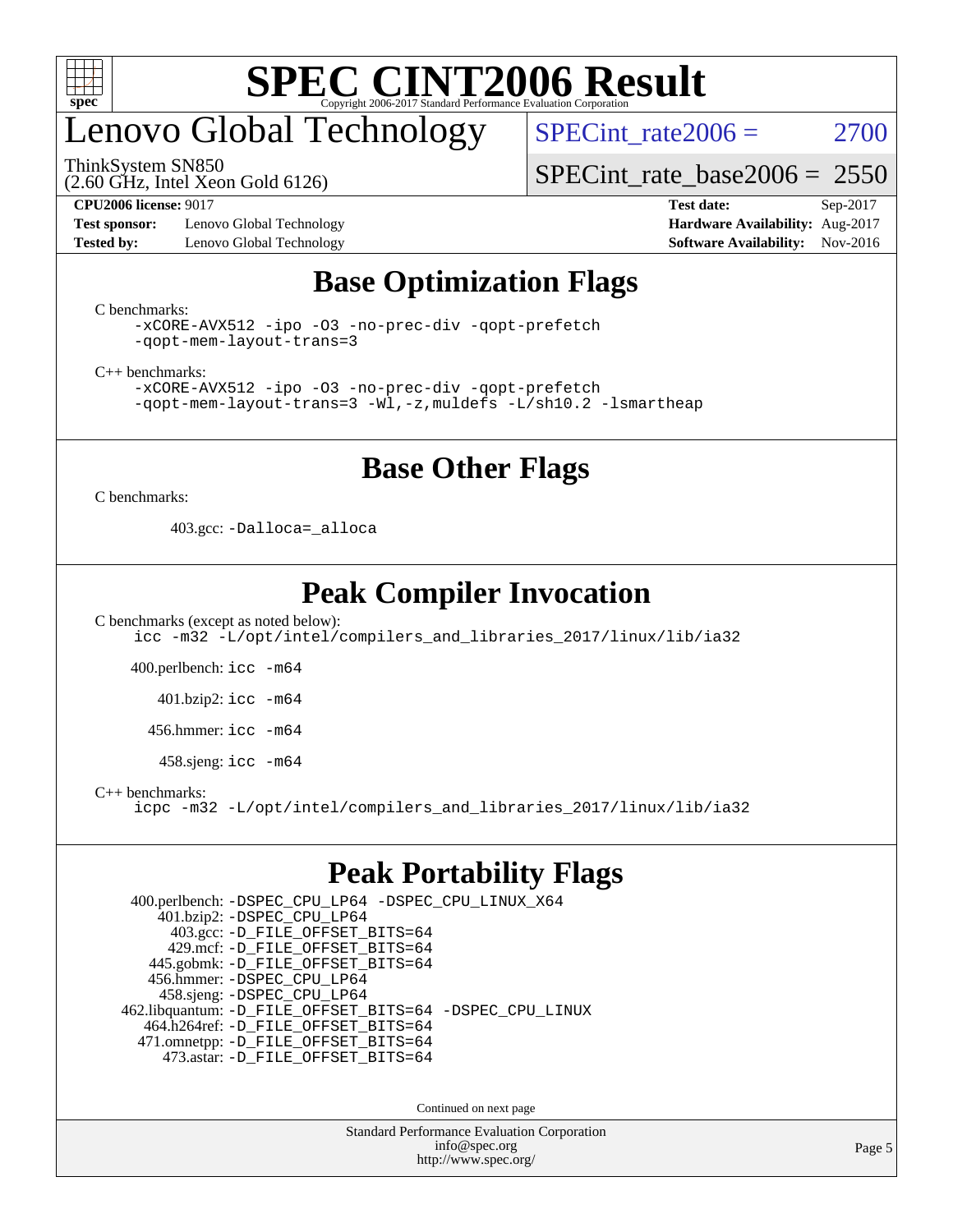

# enovo Global Technology

ThinkSystem SN850

 $SPECTnt_rate2006 = 2700$ 

(2.60 GHz, Intel Xeon Gold 6126)

**[Test sponsor:](http://www.spec.org/auto/cpu2006/Docs/result-fields.html#Testsponsor)** Lenovo Global Technology **[Hardware Availability:](http://www.spec.org/auto/cpu2006/Docs/result-fields.html#HardwareAvailability)** Aug-2017

[SPECint\\_rate\\_base2006 =](http://www.spec.org/auto/cpu2006/Docs/result-fields.html#SPECintratebase2006) 2550

**[CPU2006 license:](http://www.spec.org/auto/cpu2006/Docs/result-fields.html#CPU2006license)** 9017 **[Test date:](http://www.spec.org/auto/cpu2006/Docs/result-fields.html#Testdate)** Sep-2017 **[Tested by:](http://www.spec.org/auto/cpu2006/Docs/result-fields.html#Testedby)** Lenovo Global Technology **[Software Availability:](http://www.spec.org/auto/cpu2006/Docs/result-fields.html#SoftwareAvailability)** Nov-2016

# **[Peak Portability Flags \(Continued\)](http://www.spec.org/auto/cpu2006/Docs/result-fields.html#PeakPortabilityFlags)**

483.xalancbmk: [-D\\_FILE\\_OFFSET\\_BITS=64](http://www.spec.org/cpu2006/results/res2017q4/cpu2006-20170918-49979.flags.html#user_peakPORTABILITY483_xalancbmk_file_offset_bits_64_438cf9856305ebd76870a2c6dc2689ab) [-DSPEC\\_CPU\\_LINUX](http://www.spec.org/cpu2006/results/res2017q4/cpu2006-20170918-49979.flags.html#b483.xalancbmk_peakCXXPORTABILITY_DSPEC_CPU_LINUX)

# **[Peak Optimization Flags](http://www.spec.org/auto/cpu2006/Docs/result-fields.html#PeakOptimizationFlags)**

| C benchmarks:   |                                                                                                                                                                                                                                                                       |
|-----------------|-----------------------------------------------------------------------------------------------------------------------------------------------------------------------------------------------------------------------------------------------------------------------|
|                 | 400.perlbench: -prof-gen(pass 1) -prof-use(pass 2) -xCORE-AVX512(pass 2)<br>$-par-num-threads=1(pass 1) -ipo(pass 2) -03(pass 2)$<br>$-no-prec-div(pass 2)$ -auto-ilp32 -qopt-mem-layout-trans=3                                                                      |
|                 | 401.bzip2: -prof-gen(pass 1) -prof-use(pass 2) -xCORE-AVX512(pass 2)<br>$-par-num-threads=1(pass 1) -ipo(pass 2) -03(pass 2)$<br>-no-prec-div(pass 2) -gopt-prefetch -auto-ilp32<br>-gopt-mem-layout-trans=3                                                          |
|                 | 403.gcc: -xCORE-AVX512 -ipo -03 -no-prec-div<br>-gopt-mem-layout-trans=3                                                                                                                                                                                              |
|                 | $429$ .mcf: basepeak = yes                                                                                                                                                                                                                                            |
|                 | 445.gobmk: -prof-gen(pass 1) -prof-use(pass 2) -xCORE-AVX512(pass 2)<br>$-par-num-threads = 1 (pass 1) - ipo (pass 2) -03 (pass 2)$<br>-no-prec-div(pass 2) -qopt-mem-layout-trans=3                                                                                  |
|                 | 456.hmmer: -xCORE-AVX512 -ipo -03 -no-prec-div -unroll2 -auto-ilp32<br>-gopt-mem-layout-trans=3                                                                                                                                                                       |
|                 | 458.sjeng: -prof-gen(pass 1) -prof-use(pass 2) -xCORE-AVX512(pass 2)<br>$-par-num-threads=1(pass 1) -ipo(pass 2) -03(pass 2)$<br>-no-prec-div(pass 2) -unroll4 -auto-ilp32<br>-gopt-mem-layout-trans=3                                                                |
|                 | $462$ .libquantum: basepeak = yes                                                                                                                                                                                                                                     |
|                 | 464.h264ref: -prof-gen(pass 1) -prof-use(pass 2) -xCORE-AVX512(pass 2)<br>$-par-num-threads=1(pass 1) -ipo(pass 2) -03(pass 2)$<br>-no-prec-div(pass 2) -unroll2 -qopt-mem-layout-trans=3                                                                             |
| C++ benchmarks: |                                                                                                                                                                                                                                                                       |
|                 | 471.omnetpp: -prof-gen(pass 1) -prof-use(pass 2) -xCORE-AVX512(pass 2)<br>$-par-num-threads=1(pass 1) -ipo(pass 2) -03(pass 2)$<br>$-no-prec-div(pass 2)$<br>-qopt-ra-region-strategy=block<br>-qopt-mem-layout-trans=3 -Wl,-z, muldefs<br>$-L/\nsh10.2 - lsmartheap$ |
|                 | Continued on next page                                                                                                                                                                                                                                                |
|                 | <b>Standard Performance Evaluation Corporation</b>                                                                                                                                                                                                                    |

[info@spec.org](mailto:info@spec.org) <http://www.spec.org/>